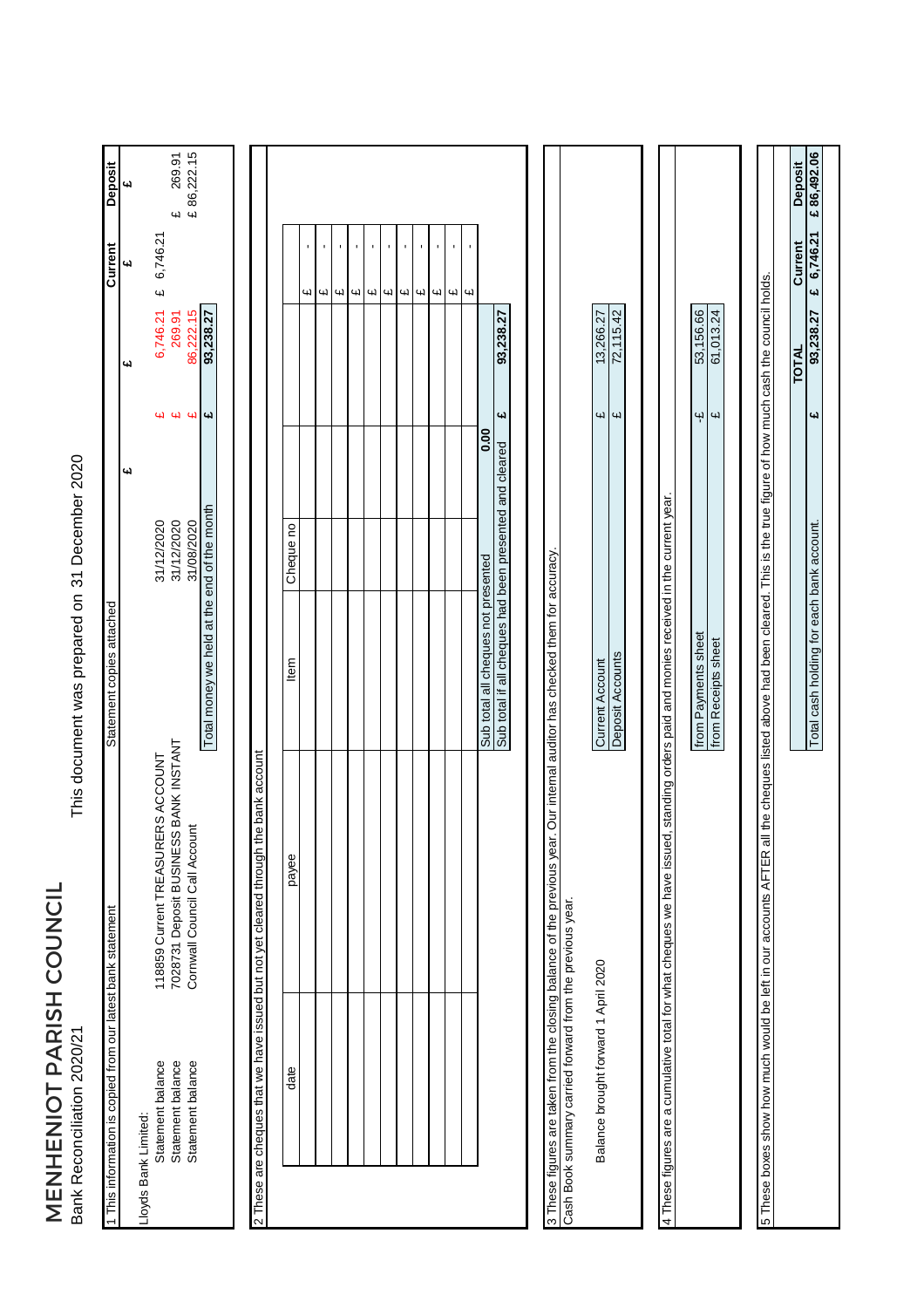

Menheniot Parish Council LAMBEST COTTAGE **MENHENIOT** LISKEARD CORNWALL **PL14 3RE** 

## **Your Account**

**Sort Code** 30-95-08 **Account Number** 00118859

**TREASURERS ACCOUNT** 

## 01 December 2020 to 31 December 2020

| Money In  |         | £742.93 Balance on 01 December 2020 | £6.859.67 |
|-----------|---------|-------------------------------------|-----------|
| Money Out | £882 71 | Balance on 31 December 2020         | £6,746.21 |

## **Your Transactions**

| Date      | <b>Description</b>                      | Type       | Money In $(E)$ | Money Out $(E)$ | Balance (£) |
|-----------|-----------------------------------------|------------|----------------|-----------------|-------------|
| 01 Dec 20 | <b>PENNON WATER SRVCS</b><br>2060838401 | DD         |                | 26.32           | 6,859.67    |
| 11 Dec 20 | ZOOM US 888-799-96 CD 8028              | <b>DEB</b> |                | 14.39           | 6.845.28    |
| 17 Dec 20 | CORNWALL COUNCIL 111861                 | <b>BGC</b> | 742.93         |                 | 7,588.21    |
| 22 Dec 20 | <b>JOHN HESKETH</b>                     | <b>BP</b>  |                | 542.80          | 7,045.41    |
| 22 Dec 20 | <b>KYLEIGH NEWBOULD</b>                 | <b>BP</b>  |                | 175.60          | 6.869.81    |
| 22 Dec 20 | HMRC - ACCOUNTS OF                      | <b>BP</b>  |                | 123.60          | 6,746.21    |

**Transaction types** 

|            | <b>BGC</b> Bank Giro Credit | <b>BP</b> Bill Payments                          |     | <b>CHG</b> Charge            |           | <b>CHQ</b> Cheque             |
|------------|-----------------------------|--------------------------------------------------|-----|------------------------------|-----------|-------------------------------|
|            | <b>COR</b> Correction       | <b>CPT</b> Cashpoint                             | DD. | Direct Debit                 |           | <b>DEB</b> Debit Card         |
|            | <b>DEP</b> Deposit          | <b>FEE</b> Fixed Service                         |     | <b>FPI</b> Faster Payment In |           | <b>FPO</b> Faster Payment Out |
| <b>MPI</b> | Mobile Payment In           | <b>MPO</b> Mobile Payment Out <b>PAY</b> Payment |     |                              | <b>SO</b> | Standing Order                |
|            | <b>TFR</b> Transfer         |                                                  |     |                              |           |                               |

Lloyds Bank plc. Registered Office: 25 Gresham Street, London EC2V 7HN. Registered in England and Wales no. 2065. Authorised by the<br>Prudential Regulation Authority and regulated by the Financial Conduct Authority and the P Registration Number 119278.